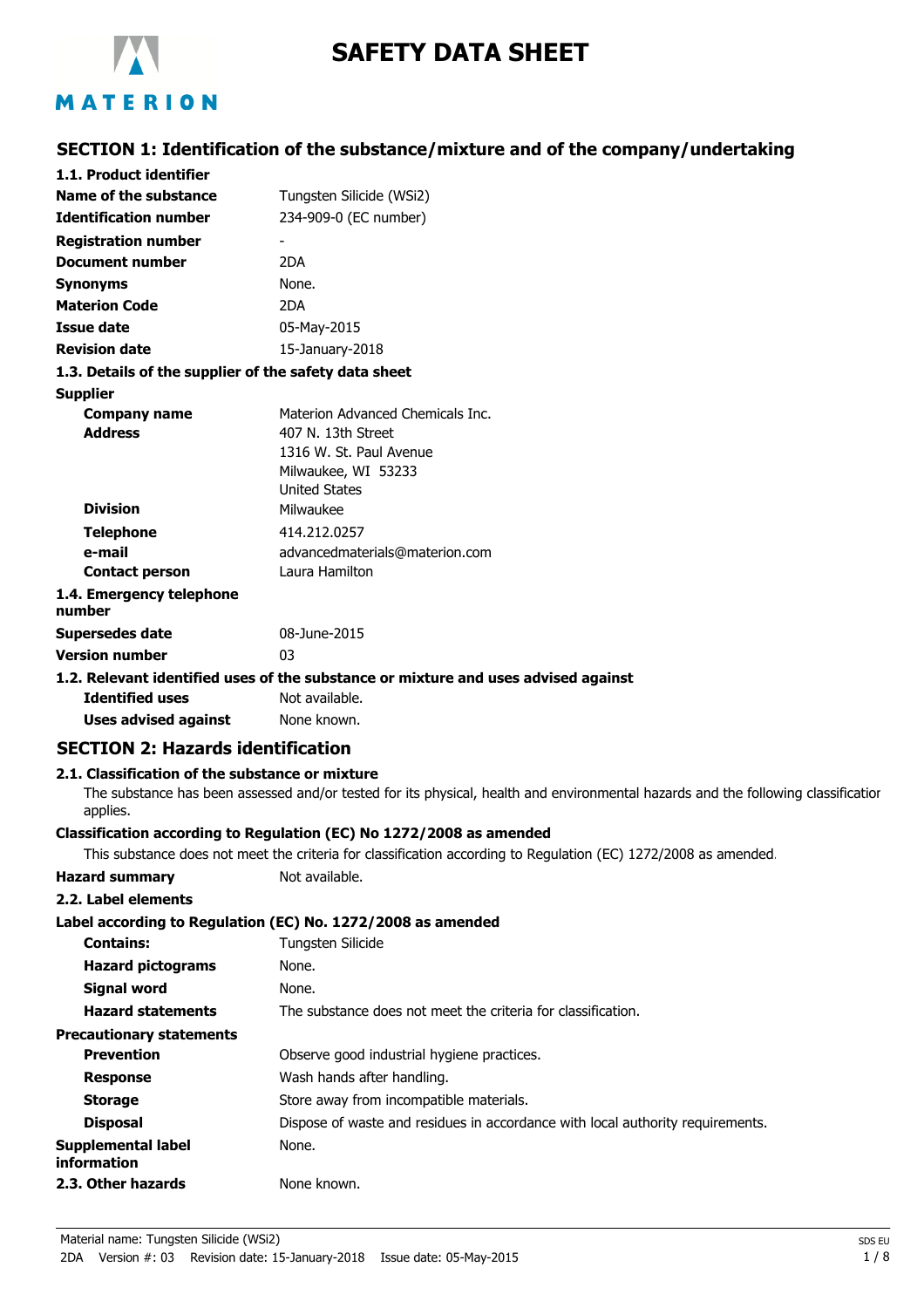# **SECTION 3: Composition/information on ingredients**

### **3.1. Substances**

| <b>General information</b>                                                                                                                                                                                                                                                                                                                  |                                                                                                                                                                                                                                                                                                                                                                      |                         |                                         |  |              |
|---------------------------------------------------------------------------------------------------------------------------------------------------------------------------------------------------------------------------------------------------------------------------------------------------------------------------------------------|----------------------------------------------------------------------------------------------------------------------------------------------------------------------------------------------------------------------------------------------------------------------------------------------------------------------------------------------------------------------|-------------------------|-----------------------------------------|--|--------------|
| <b>Chemical name</b>                                                                                                                                                                                                                                                                                                                        | $\frac{1}{2}$                                                                                                                                                                                                                                                                                                                                                        | CAS-No. / EC<br>No.     | <b>REACH Registration No. Index No.</b> |  | <b>Notes</b> |
| Tungsten Silicide                                                                                                                                                                                                                                                                                                                           | $90 - 100$                                                                                                                                                                                                                                                                                                                                                           | 12039-88-2<br>234-909-0 |                                         |  |              |
| <b>Classification:</b>                                                                                                                                                                                                                                                                                                                      |                                                                                                                                                                                                                                                                                                                                                                      |                         |                                         |  |              |
| List of abbreviations and symbols that may be used above<br>CLP: Regulation No. 1272/2008.<br>DSD: Directive 67/548/EEC.<br>M: M-factor<br>vPvB: very persistent and very bioaccumulative substance.<br>PBT: persistent, bioaccumulative and toxic substance.<br>#: This substance has been assigned Community workplace exposure limit(s). |                                                                                                                                                                                                                                                                                                                                                                      |                         |                                         |  |              |
| <b>SECTION 4: First aid measures</b>                                                                                                                                                                                                                                                                                                        |                                                                                                                                                                                                                                                                                                                                                                      |                         |                                         |  |              |
| <b>General information</b>                                                                                                                                                                                                                                                                                                                  | Ensure that medical personnel are aware of the material(s) involved, and take precautions to<br>protect themselves.                                                                                                                                                                                                                                                  |                         |                                         |  |              |
| 4.1. Description of first aid measures<br><b>Inhalation</b><br><b>Skin contact</b><br>Eye contact<br><b>Ingestion</b><br>4.2. Most important<br>symptoms and effects, both                                                                                                                                                                  | Move to fresh air. Call a physician if symptoms develop or persist.<br>Wash off with soap and water. Get medical attention if irritation develops and persists.<br>Rinse with water. Get medical attention if irritation develops and persists.<br>Rinse mouth. Get medical attention if symptoms occur.<br>Direct contact with eyes may cause temporary irritation. |                         |                                         |  |              |
| acute and delayed<br>4.3. Indication of any<br>immediate medical attention<br>and special treatment<br>needed                                                                                                                                                                                                                               | Treat symptomatically.                                                                                                                                                                                                                                                                                                                                               |                         |                                         |  |              |
| <b>SECTION 5: Firefighting measures</b>                                                                                                                                                                                                                                                                                                     |                                                                                                                                                                                                                                                                                                                                                                      |                         |                                         |  |              |
| <b>General fire hazards</b>                                                                                                                                                                                                                                                                                                                 | No unusual fire or explosion hazards noted.                                                                                                                                                                                                                                                                                                                          |                         |                                         |  |              |
| 5.1. Extinguishing media<br>Suitable extinguishing<br>media                                                                                                                                                                                                                                                                                 | Water fog. Foam. Dry chemical powder. Carbon dioxide (CO2).                                                                                                                                                                                                                                                                                                          |                         |                                         |  |              |
| <b>Unsuitable extinguishing</b><br>media                                                                                                                                                                                                                                                                                                    | Do not use water jet as an extinguisher, as this will spread the fire.                                                                                                                                                                                                                                                                                               |                         |                                         |  |              |
| 5.2. Special hazards arising<br>from the substance or<br>mixture                                                                                                                                                                                                                                                                            | During fire, gases hazardous to health may be formed.                                                                                                                                                                                                                                                                                                                |                         |                                         |  |              |
| 5.3. Advice for firefighters<br><b>Special protective</b><br>equipment for<br>firefighters                                                                                                                                                                                                                                                  | Self-contained breathing apparatus and full protective clothing must be worn in case of fire.                                                                                                                                                                                                                                                                        |                         |                                         |  |              |
| <b>Special firefighting</b><br>procedures                                                                                                                                                                                                                                                                                                   | Use water spray to cool unopened containers.                                                                                                                                                                                                                                                                                                                         |                         |                                         |  |              |
| <b>Specific methods</b>                                                                                                                                                                                                                                                                                                                     | Use standard firefighting procedures and consider the hazards of other involved materials.                                                                                                                                                                                                                                                                           |                         |                                         |  |              |
| <b>SECTION 6: Accidental release measures</b>                                                                                                                                                                                                                                                                                               |                                                                                                                                                                                                                                                                                                                                                                      |                         |                                         |  |              |
| 6.1. Personal precautions, protective equipment and emergency procedures<br>For non-emergency<br>personnel                                                                                                                                                                                                                                  | Keep unnecessary personnel away.                                                                                                                                                                                                                                                                                                                                     |                         |                                         |  |              |
| For emergency<br>responders                                                                                                                                                                                                                                                                                                                 | Keep unnecessary personnel away.                                                                                                                                                                                                                                                                                                                                     |                         |                                         |  |              |
| 6.2. Environmental                                                                                                                                                                                                                                                                                                                          | Avoid discharge into drains, water courses or onto the ground.                                                                                                                                                                                                                                                                                                       |                         |                                         |  |              |

**precautions**

**6.3. Methods and material for** Stop the flow of material, if this is without risk. Following product recovery, flush area with water. **containment and cleaning up**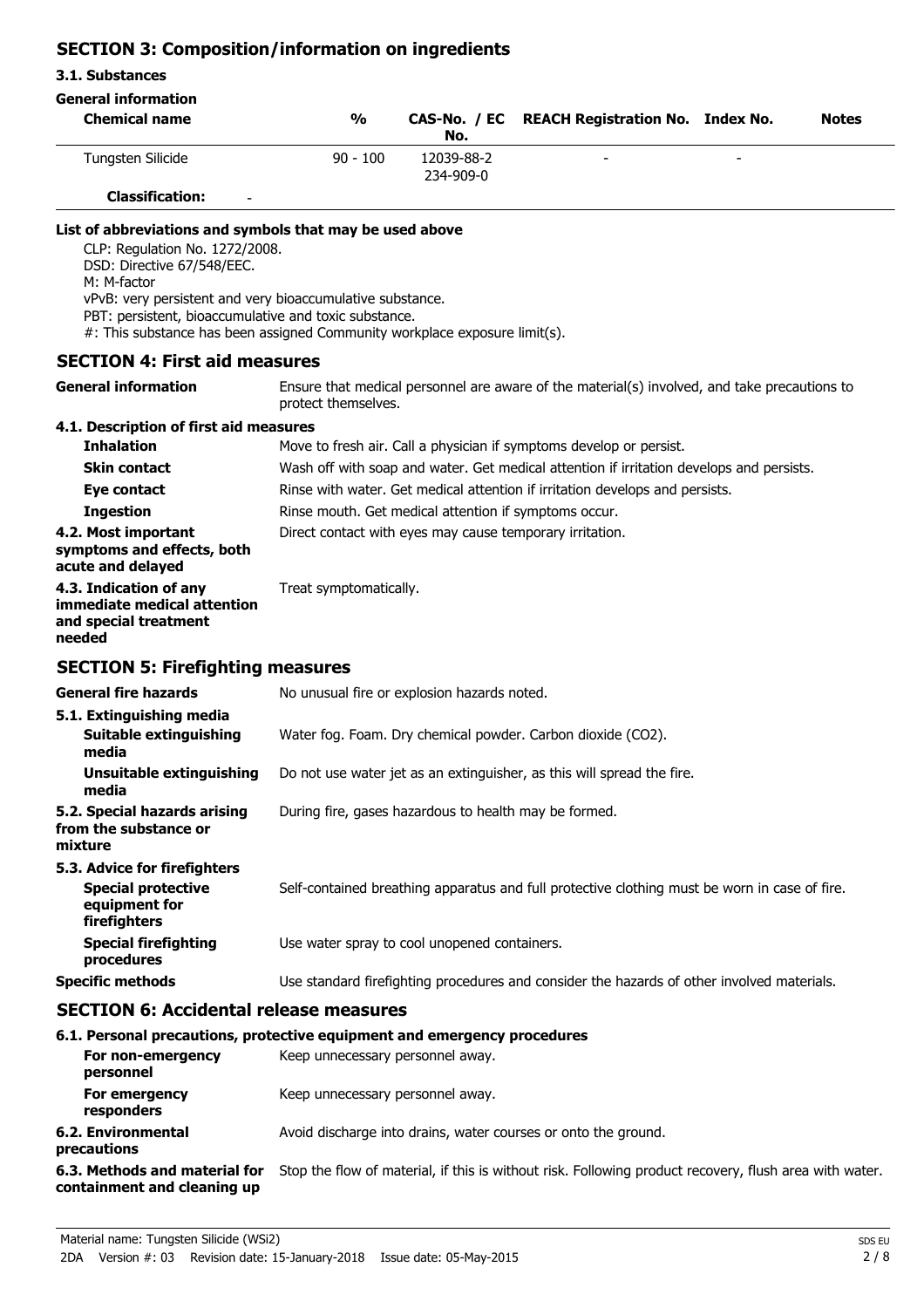# **SECTION 7: Handling and storage**

| 7.1. Precautions for safe<br>handling                                   | Avoid prolonged exposure. Observe good industrial hygiene practices. |
|-------------------------------------------------------------------------|----------------------------------------------------------------------|
| 7.2. Conditions for safe<br>storage, including any<br>incompatibilities | Store in original tightly closed container.                          |
| 7.3. Specific end use(s)                                                | Not available.                                                       |
|                                                                         |                                                                      |

# **SECTION 8: Exposure controls/personal protection**

### **8.1. Control parameters**

### **Occupational exposure limits**

### **Austria. MAK List, OEL Ordinance (GwV), BGBl. II, no. 184/2001**

| <b>Material</b>                                                                                                | <b>Type</b> | <b>Value</b>      | <b>Form</b>         |
|----------------------------------------------------------------------------------------------------------------|-------------|-------------------|---------------------|
| Tungsten Silicide (CAS<br>12039-88-2)                                                                          | <b>MAK</b>  | 5 mg/m $3$        | Inhalable fraction. |
|                                                                                                                | <b>STEL</b> | 10 mg/m3          | Inhalable fraction. |
| <b>Belgium. Exposure Limit Values.</b>                                                                         |             |                   |                     |
| <b>Material</b>                                                                                                | <b>Type</b> | <b>Value</b>      |                     |
| Tungsten Silicide (CAS<br>12039-88-2)                                                                          | <b>STEL</b> | $10$ mg/m $3$     |                     |
|                                                                                                                | <b>TWA</b>  | $5$ mg/m $3$      |                     |
| Bulgaria. OELs. Regulation No 13 on protection of workers against risks of exposure to chemical agents at work |             |                   |                     |
| <b>Material</b>                                                                                                | <b>Type</b> | <b>Value</b>      |                     |
| Tungsten Silicide (CAS<br>12039-88-2)                                                                          | <b>STEL</b> | 10 mg/m3          |                     |
|                                                                                                                | <b>TWA</b>  | $5$ mg/m $3$      |                     |
| <b>Denmark. Exposure Limit Values</b>                                                                          |             |                   |                     |
| <b>Material</b>                                                                                                | <b>Type</b> | <b>Value</b>      |                     |
| Tungsten Silicide (CAS<br>12039-88-2)                                                                          | <b>TLV</b>  | $5$ mg/m $3$      |                     |
| Estonia. OELs. Occupational Exposure Limits of Hazardous Substances. (Annex of Regulation No. 293 of 18        |             |                   |                     |
| September 2001)                                                                                                |             |                   |                     |
| <b>Material</b>                                                                                                | <b>Type</b> | <b>Value</b>      |                     |
| Tungsten Silicide (CAS<br>12039-88-2)                                                                          | <b>TWA</b>  | 5 mg/m $3$        |                     |
| <b>Finland. Workplace Exposure Limits</b>                                                                      |             |                   |                     |
| <b>Material</b>                                                                                                | <b>Type</b> | <b>Value</b>      |                     |
| Tungsten Silicide (CAS<br>12039-88-2)                                                                          | <b>TWA</b>  | 5 mg/m $3$        |                     |
| Greece. OELs (Decree No. 90/1999, as amended)                                                                  |             |                   |                     |
| <b>Material</b>                                                                                                | <b>Type</b> | <b>Value</b>      |                     |
| Tungsten Silicide (CAS<br>12039-88-2)                                                                          | <b>STEL</b> | $10 \text{ mg/m}$ |                     |
|                                                                                                                | <b>TWA</b>  | 5 mg/m $3$        |                     |
| Iceland. OELs. Regulation 154/1999 on occupational exposure limits                                             |             |                   |                     |
| <b>Material</b>                                                                                                | <b>Type</b> | <b>Value</b>      | Form                |
| Tungsten Silicide (CAS<br>12039-88-2)                                                                          | <b>TWA</b>  | 5 mg/m $3$        | Dust.               |
| <b>Ireland. Occupational Exposure Limits</b>                                                                   |             |                   |                     |
| <b>Material</b>                                                                                                | <b>Type</b> | <b>Value</b>      |                     |
| Tungsten Silicide (CAS<br>12039-88-2)                                                                          | <b>STEL</b> | $10$ mg/m $3$     |                     |
|                                                                                                                | <b>TWA</b>  | $5$ mg/m $3$      |                     |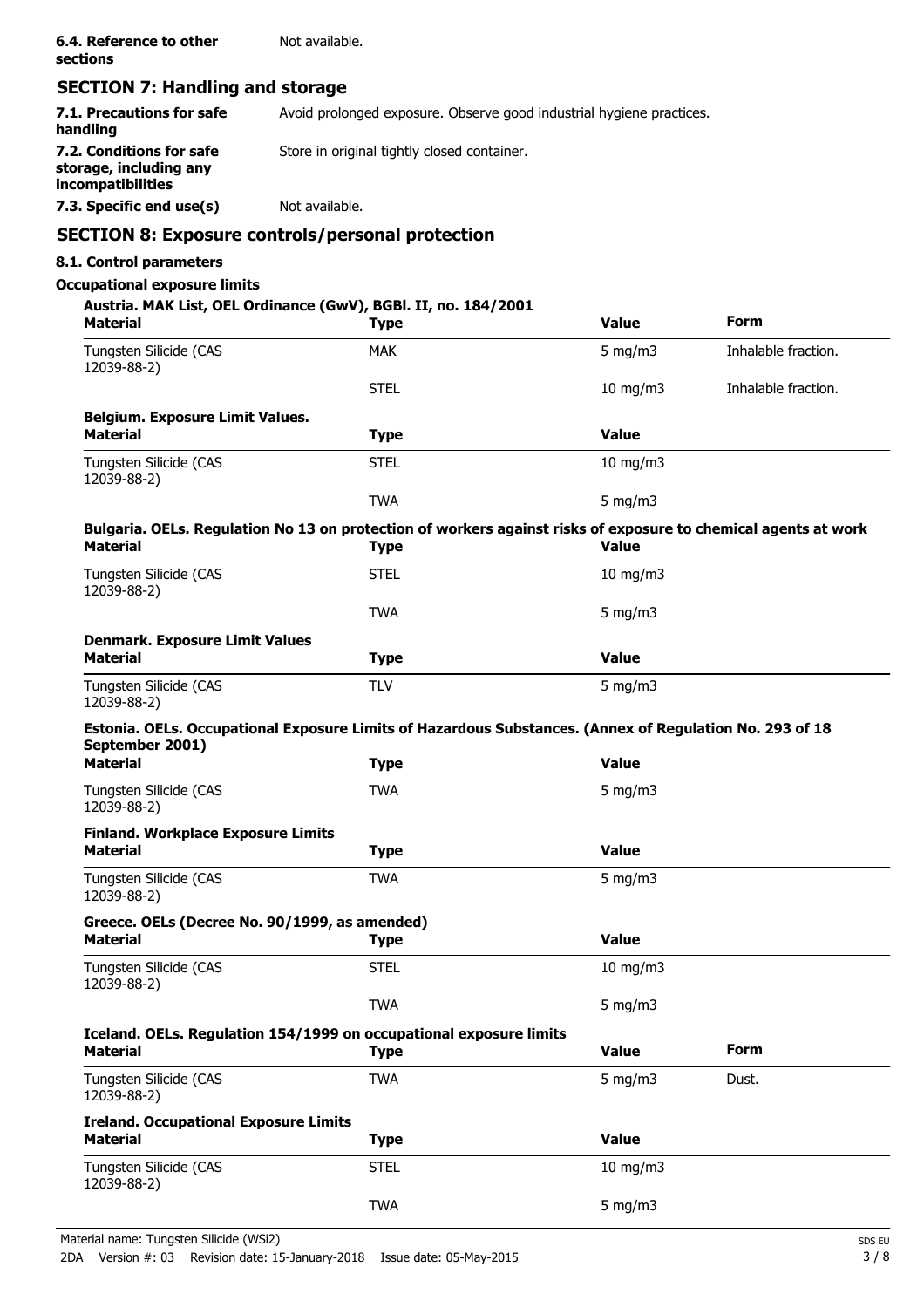| <b>Italy. Occupational Exposure Limits</b><br><b>Material</b>             | <b>Type</b>                                                                                                                                                                                                                        | <b>Value</b>  |                     |
|---------------------------------------------------------------------------|------------------------------------------------------------------------------------------------------------------------------------------------------------------------------------------------------------------------------------|---------------|---------------------|
| Tungsten Silicide (CAS<br>12039-88-2)                                     | <b>STEL</b>                                                                                                                                                                                                                        | 10 mg/m $3$   |                     |
|                                                                           | <b>TWA</b>                                                                                                                                                                                                                         | 5 mg/m $3$    |                     |
| <b>Material</b>                                                           | Latvia. OELs. Occupational exposure limit values of chemical substances in work environment<br><b>Type</b>                                                                                                                         | <b>Value</b>  |                     |
| Tungsten Silicide (CAS<br>12039-88-2)                                     | <b>TWA</b>                                                                                                                                                                                                                         | 6 mg/m $3$    |                     |
| <b>Material</b>                                                           | Lithuania. OELs. Limit Values for Chemical Substances, General Requirements<br><b>Type</b>                                                                                                                                         | <b>Value</b>  |                     |
| Tungsten Silicide (CAS<br>12039-88-2)                                     | <b>TWA</b>                                                                                                                                                                                                                         | 5 mg/m $3$    |                     |
| <b>Material</b>                                                           | Norway. Administrative Norms for Contaminants in the Workplace<br><b>Type</b>                                                                                                                                                      | <b>Value</b>  |                     |
| Tungsten Silicide (CAS<br>12039-88-2)                                     | <b>TLV</b>                                                                                                                                                                                                                         | 5 mg/m $3$    |                     |
| <b>Material</b>                                                           | Ordinance of the Minister of Labour and Social Policy on 6 June 2014 on the maximum permissible concentrations<br>and intensities of harmful health factors in the work environment, Journal of Laws 2014, item 817<br><b>Type</b> | <b>Value</b>  |                     |
| Tungsten Silicide (CAS<br>12039-88-2)                                     | <b>TWA</b>                                                                                                                                                                                                                         | 5 mg/m $3$    |                     |
| <b>Material</b>                                                           | Portugal. VLEs. Norm on occupational exposure to chemical agents (NP 1796)<br><b>Type</b>                                                                                                                                          | <b>Value</b>  |                     |
| Tungsten Silicide (CAS<br>12039-88-2)                                     | <b>STEL</b>                                                                                                                                                                                                                        | 10 mg/m $3$   |                     |
|                                                                           | <b>TWA</b>                                                                                                                                                                                                                         | 5 mg/m $3$    |                     |
| <b>Material</b>                                                           | Slovakia. OELs. Regulation No. 300/2007 concerning protection of health in work with chemical agents<br><b>Type</b>                                                                                                                | <b>Value</b>  |                     |
| Tungsten Silicide (CAS<br>12039-88-2)                                     | <b>TWA</b>                                                                                                                                                                                                                         | 5 mg/m $3$    |                     |
|                                                                           | Slovenia. OELs. Regulations concerning protection of workers against risks due to exposure to chemicals while                                                                                                                      |               |                     |
| working (Official Gazette of the Republic of Slovenia)<br><b>Material</b> | <b>Type</b>                                                                                                                                                                                                                        | <b>Value</b>  | Form                |
| Tungsten Silicide (CAS<br>12039-88-2)                                     | <b>TWA</b>                                                                                                                                                                                                                         | 5 mg/m $3$    | Inhalable fraction. |
| <b>Spain. Occupational Exposure Limits</b><br><b>Material</b>             | <b>Type</b>                                                                                                                                                                                                                        | <b>Value</b>  |                     |
| Tungsten Silicide (CAS                                                    | <b>STEL</b>                                                                                                                                                                                                                        | 10 mg/m3      |                     |
| 12039-88-2)                                                               | <b>TWA</b>                                                                                                                                                                                                                         | 5 mg/m $3$    |                     |
| <b>Material</b>                                                           | Sweden. OELs. Work Environment Authority (AV), Occupational Exposure Limit Values (AFS 2015:7)<br><b>Type</b>                                                                                                                      | <b>Value</b>  | Form                |
| Tungsten Silicide (CAS<br>12039-88-2)                                     | <b>TWA</b>                                                                                                                                                                                                                         | 5 mg/m $3$    | Total dust.         |
| Switzerland. SUVA Grenzwerte am Arbeitsplatz<br><b>Material</b>           | <b>Type</b>                                                                                                                                                                                                                        | <b>Value</b>  | Form                |
| Tungsten Silicide (CAS<br>12039-88-2)                                     | <b>TWA</b>                                                                                                                                                                                                                         | 5 mg/m $3$    | Inhalable dust.     |
| UK. EH40 Workplace Exposure Limits (WELs)                                 |                                                                                                                                                                                                                                    |               |                     |
| <b>Material</b>                                                           | <b>Type</b>                                                                                                                                                                                                                        | <b>Value</b>  |                     |
| Tungsten Silicide (CAS<br>12039-88-2)                                     | <b>STEL</b>                                                                                                                                                                                                                        | $10$ mg/m $3$ |                     |
|                                                                           | <b>TWA</b>                                                                                                                                                                                                                         | $5$ mg/m $3$  |                     |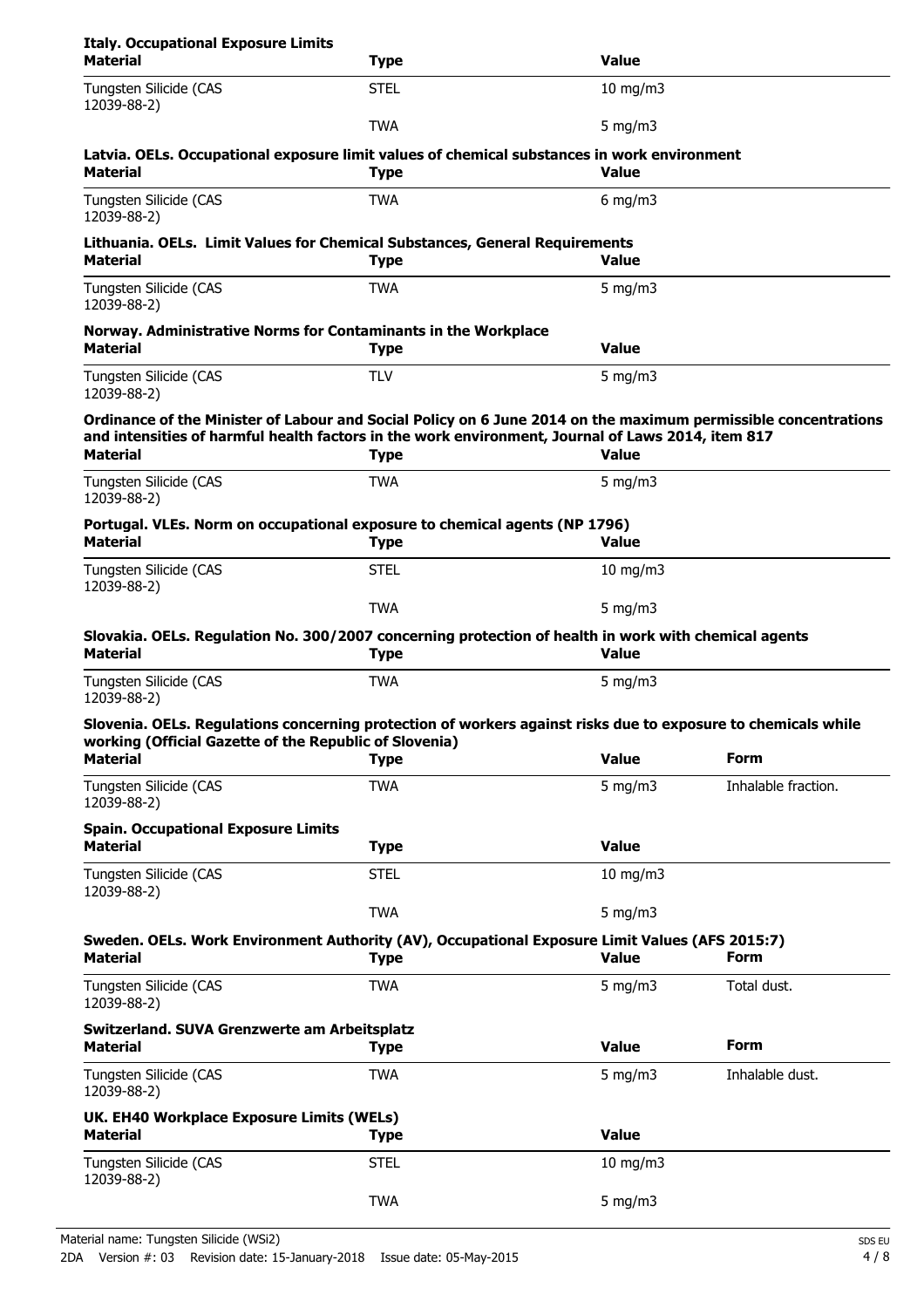| <b>Biological limit values</b><br><b>Recommended monitoring</b><br>procedures | No biological exposure limits noted for the ingredient(s).<br>Follow standard monitoring procedures.                                                                                                                                                                                                                                                                                                   |
|-------------------------------------------------------------------------------|--------------------------------------------------------------------------------------------------------------------------------------------------------------------------------------------------------------------------------------------------------------------------------------------------------------------------------------------------------------------------------------------------------|
| Derived no effect levels<br>(DNELs)                                           | Not available.                                                                                                                                                                                                                                                                                                                                                                                         |
| <b>Predicted no effect</b><br>concentrations (PNECs)                          | Not available.                                                                                                                                                                                                                                                                                                                                                                                         |
| 8.2. Exposure controls                                                        |                                                                                                                                                                                                                                                                                                                                                                                                        |
| <b>Appropriate engineering</b><br>controls                                    | Good general ventilation (typically 10 air changes per hour) should be used. Ventilation rates should<br>be matched to conditions. If applicable, use process enclosures, local exhaust ventilation, or other<br>engineering controls to maintain airborne levels below recommended exposure limits. If exposure<br>limits have not been established, maintain airborne levels to an acceptable level. |
|                                                                               | Individual protection measures, such as personal protective equipment                                                                                                                                                                                                                                                                                                                                  |
| <b>General information</b>                                                    | Personal protection equipment should be chosen according to the CEN standards and in discussion<br>with the supplier of the personal protective equipment.                                                                                                                                                                                                                                             |
| Eye/face protection                                                           | Wear safety glasses with side shields (or goggles).                                                                                                                                                                                                                                                                                                                                                    |
| <b>Skin protection</b>                                                        |                                                                                                                                                                                                                                                                                                                                                                                                        |
| - Hand protection                                                             | Wear appropriate chemical resistant gloves. Suitable gloves can be recommended by the glove<br>supplier.                                                                                                                                                                                                                                                                                               |
| - Other                                                                       | Wear suitable protective clothing.                                                                                                                                                                                                                                                                                                                                                                     |
| <b>Respiratory protection</b>                                                 | In case of insufficient ventilation, wear suitable respiratory equipment.                                                                                                                                                                                                                                                                                                                              |
| <b>Thermal hazards</b>                                                        | Wear appropriate thermal protective clothing, when necessary.                                                                                                                                                                                                                                                                                                                                          |
| <b>Hygiene measures</b>                                                       | Always observe good personal hygiene measures, such as washing after handling the material and<br>before eating, drinking, and/or smoking. Routinely wash work clothing and protective equipment to<br>remove contaminants.                                                                                                                                                                            |
| <b>Environmental exposure</b><br>controls                                     | Environmental manager must be informed of all major releases.                                                                                                                                                                                                                                                                                                                                          |

# **SECTION 9: Physical and chemical properties**

### **9.1. Information on basic physical and chemical properties**

| <b>Appearance</b>                                   |                |
|-----------------------------------------------------|----------------|
| <b>Physical state</b>                               | Solid.         |
| Form                                                | Solid.         |
| Colour                                              | Not available. |
| Odour                                               | Not available. |
| <b>Odour threshold</b>                              | Not available. |
| рH                                                  | Not available. |
| <b>Melting point/freezing point</b>                 | Not available. |
| Initial boiling point and<br>boiling range          | Not available. |
| <b>Flash point</b>                                  | Not available. |
| <b>Evaporation rate</b>                             | Not available. |
| Flammability (solid, gas)                           | Not available. |
| <b>Upper/lower flammability or explosive limits</b> |                |
| <b>Flammability limit - lower</b><br>(%)            | Not available. |
| <b>Flammability limit -</b><br>upper $(% )$         | Not available. |
| <b>Vapour pressure</b>                              | Not available. |
| <b>Vapour density</b>                               | Not available. |
| <b>Relative density</b>                             | Not available. |
| Solubility(ies)                                     |                |
| Solubility (water)                                  | Not available. |
| <b>Partition coefficient</b><br>(n-octanol/water)   | Not available. |
| <b>Auto-ignition temperature</b>                    | Not available. |
| <b>Decomposition temperature</b>                    | Not available. |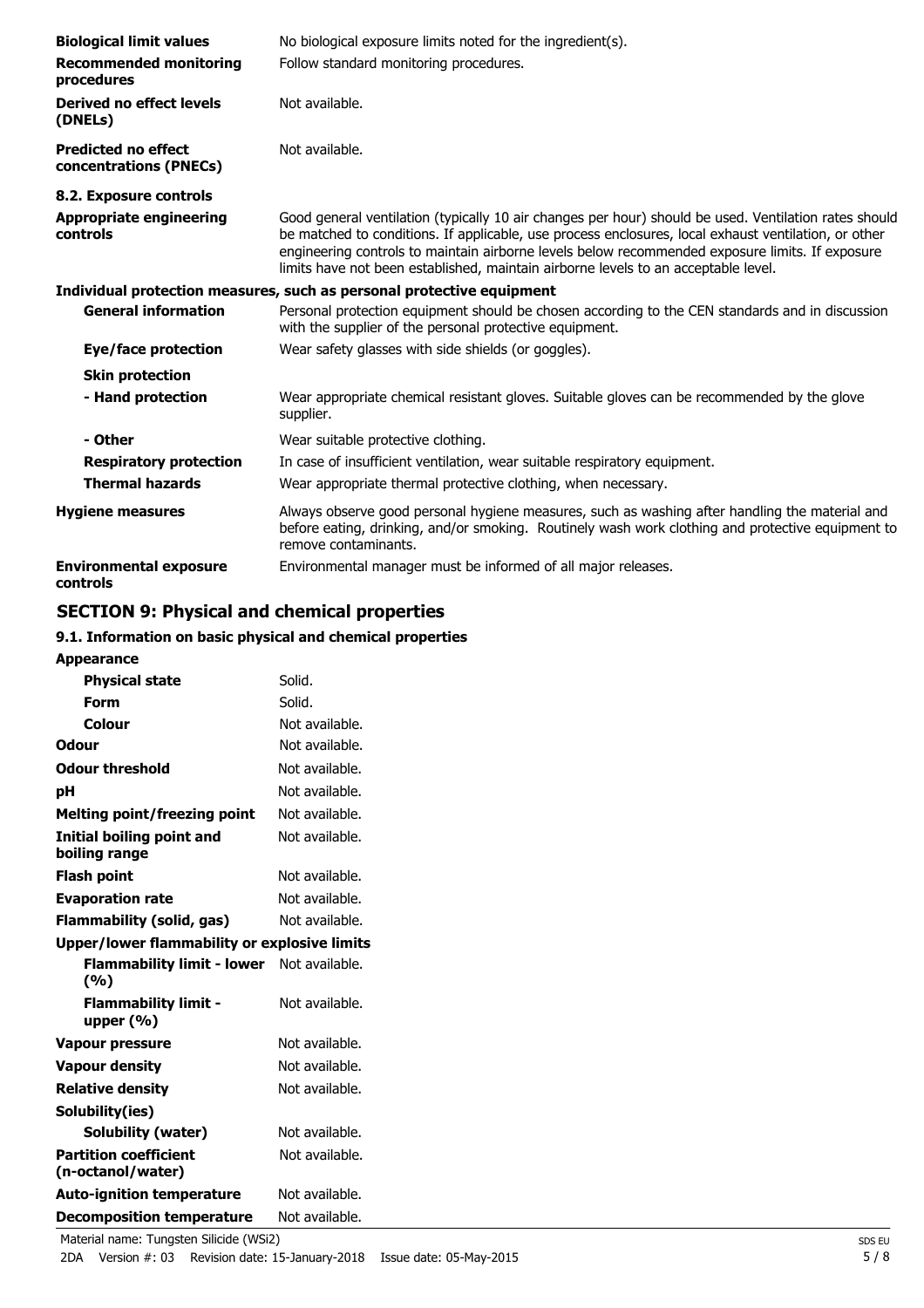| <b>Viscosity</b>            | Not available.    |
|-----------------------------|-------------------|
| <b>Explosive properties</b> | Not explosive.    |
| <b>Oxidising properties</b> | Not oxidising.    |
| 9.2. Other information      |                   |
| Molecular formula           | Si <sub>2</sub> W |

# **SECTION 10: Stability and reactivity**

| 10.1. Reactivity                            | The product is stable and non-reactive under normal conditions of use, storage and transport |
|---------------------------------------------|----------------------------------------------------------------------------------------------|
| 10.2. Chemical stability                    | Material is stable under normal conditions.                                                  |
| 10.3. Possibility of hazardous<br>reactions | No dangerous reaction known under conditions of normal use.                                  |
| 10.4. Conditions to avoid                   | Contact with incompatible materials.                                                         |
| 10.5. Incompatible materials                | Strong oxidising agents.                                                                     |
| 10.6. Hazardous<br>decomposition products   | No hazardous decomposition products are known.                                               |

# **SECTION 11: Toxicological information**

| Occupational exposure to the substance or mixture may cause adverse effects.                                           |
|------------------------------------------------------------------------------------------------------------------------|
| <b>Information on likely routes of exposure</b>                                                                        |
| Prolonged inhalation may be harmful.                                                                                   |
| No adverse effects due to skin contact are expected.                                                                   |
| Direct contact with eyes may cause temporary irritation.                                                               |
| May cause discomfort if swallowed. However, ingestion is not likely to be a primary route of<br>occupational exposure. |
| Exposure may cause temporary irritation, redness, or discomfort.                                                       |
| 11.1. Information on toxicological effects                                                                             |
| No data available.                                                                                                     |
| Due to partial or complete lack of data the classification is not possible.                                            |
| Due to partial or complete lack of data the classification is not possible.                                            |
| Due to partial or complete lack of data the classification is not possible.                                            |
| Due to partial or complete lack of data the classification is not possible.                                            |
| Due to partial or complete lack of data the classification is not possible.                                            |
| Due to partial or complete lack of data the classification is not possible.                                            |
| Hungary. 26/2000 EüM Ordinance on protection against and preventing risk relating to exposure to carcinogens           |
|                                                                                                                        |
| Due to partial or complete lack of data the classification is not possible.                                            |
| Due to partial or complete lack of data the classification is not possible.                                            |
| Due to partial or complete lack of data the classification is not possible.                                            |
| Due to partial or complete lack of data the classification is not possible.                                            |
| No information available.                                                                                              |
| Not available.                                                                                                         |
|                                                                                                                        |

# **SECTION 12: Ecological information**

| 12.1. Toxicity                                            | The product is not classified as environmentally hazardous. However, this does not exclude the<br>possibility that large or frequent spills can have a harmful or damaging effect on the environment. |
|-----------------------------------------------------------|-------------------------------------------------------------------------------------------------------------------------------------------------------------------------------------------------------|
| 12.2. Persistence and<br>degradability                    | No data is available on the degradability of this product.                                                                                                                                            |
| 12.3. Bioaccumulative<br>potential                        | No data available.                                                                                                                                                                                    |
| <b>Partition coefficient</b><br>n-octanol/water (log Kow) | Not available.                                                                                                                                                                                        |
| <b>Bioconcentration factor (BCF)</b>                      | Not available.                                                                                                                                                                                        |
| 12.4. Mobility in soil                                    | No data available.                                                                                                                                                                                    |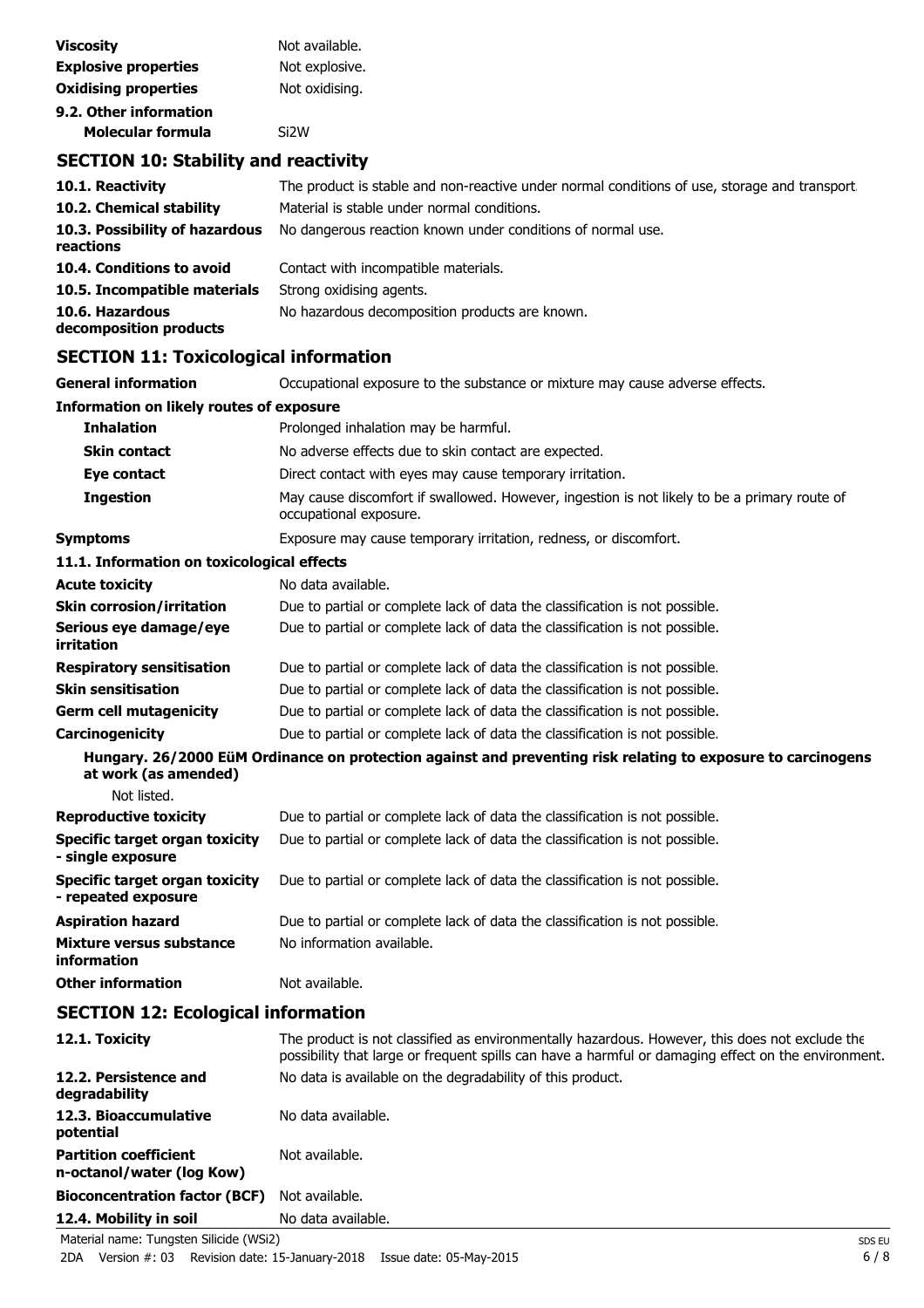| 12.5. Results of PBT and<br>vPvB assessment | Not a PBT or vPvB substance or mixture.                                                                                                                                                    |
|---------------------------------------------|--------------------------------------------------------------------------------------------------------------------------------------------------------------------------------------------|
| 12.6. Other adverse effects                 | No other adverse environmental effects (e.g. ozone depletion, photochemical ozone creation<br>potential, endocrine disruption, global warming potential) are expected from this component. |

# **SECTION 13: Disposal considerations**

### **13.1. Waste treatment methods**

| <b>Residual waste</b>                  | Dispose of in accordance with local regulations. Empty containers or liners may retain some product<br>residues. This material and its container must be disposed of in a safe manner (see: Disposal<br>instructions). |
|----------------------------------------|------------------------------------------------------------------------------------------------------------------------------------------------------------------------------------------------------------------------|
| <b>Contaminated packaging</b>          | Since emptied containers may retain product residue, follow label warnings even after container is<br>emptied. Empty containers should be taken to an approved waste handling site for recycling or<br>disposal.       |
| <b>EU waste code</b>                   | The Waste code should be assigned in discussion between the user, the producer and the waste<br>disposal company.                                                                                                      |
| <b>Disposal</b><br>methods/information | Collect and reclaim or dispose in sealed containers at licensed waste disposal site.                                                                                                                                   |
| <b>Special precautions</b>             | Dispose in accordance with all applicable regulations.                                                                                                                                                                 |

# **SECTION 14: Transport information**

### **ADR**

14.1. - 14.6.: Not regulated as dangerous goods.

### **RID**

14.1. - 14.6.: Not regulated as dangerous goods.

### **ADN**

14.1. - 14.6.: Not regulated as dangerous goods.

**IATA**

14.1. - 14.6.: Not regulated as dangerous goods.

### **IMDG**

14.1. - 14.6.: Not regulated as dangerous goods.

### **SECTION 15: Regulatory information**

### **15.1. Safety, health and environmental regulations/legislation specific for the substance or mixture**

### **EU regulations**

**Regulation (EC) No. 1005/2009 on substances that deplete the ozone layer, Annex I and II, as amended** Not listed.

**Regulation (EC) No. 850/2004 On persistent organic pollutants, Annex I as amended**

Not listed.

**Regulation (EU) No. 649/2012 concerning the export and import of dangerous chemicals, Annex I, Part 1 as amended**

Not listed.

**Regulation (EU) No. 649/2012 concerning the export and import of dangerous chemicals, Annex I, Part 2 as amended**

Not listed.

**Regulation (EU) No. 649/2012 concerning the export and import of dangerous chemicals, Annex I, Part 3 as amended**

Not listed.

**Regulation (EU) No. 649/2012 concerning the export and import of dangerous chemicals, Annex V as amended** Not listed.

### **Regulation (EC) No. 166/2006 Annex II Pollutant Release and Transfer Registry, as amended** Not listed.

**Regulation (EC) No. 1907/2006, REACH Article 59(10) Candidate List as currently published by ECHA** Not listed.

### **Authorisations**

**Regulation (EC) No. 1907/2006, REACH Annex XIV Substances subject to authorization, as amended** Not listed.

### **Restrictions on use**

**Regulation (EC) No. 1907/2006, REACH Annex XVII Substances subject to restriction on marketing and use as amended**

Not listed.